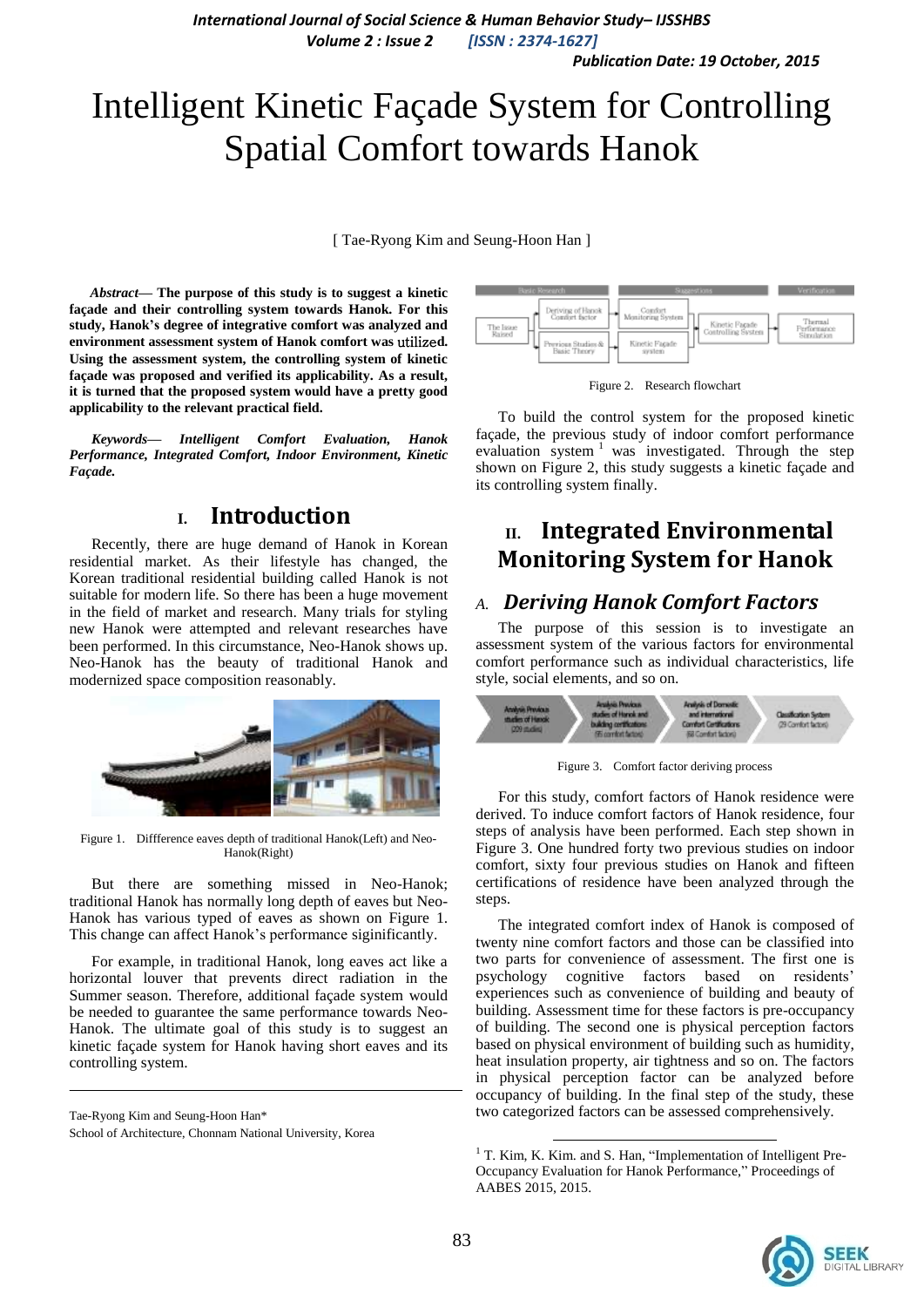*International Journal of Social Science & Human Behavior Study– IJSSHBS*

*Volume 2 : Issue 2 [ISSN : 2374-1627]*

*Publication Date: 19 October, 2015*

#### *B. Measuring Hanok Comfort Factors*

There are twenty nine integrated comfort factors of Hanok as described in Figure 5. In physical perception factors, some factors can be measured by sensor and the other factors may not. Table I shows the measurement methods of physical perception factors, while physiological cognition factors can be measured by surveys.

|  |  | TABLE I. MEASUREMENT METHOD OF PHYSICAL PERCEPTION FACTOR |
|--|--|-----------------------------------------------------------|
|  |  |                                                           |

| Factor                                                                              | <b>Definition</b>                                                   | <b>Measuring Method</b>                                                     |  |  |
|-------------------------------------------------------------------------------------|---------------------------------------------------------------------|-----------------------------------------------------------------------------|--|--|
| Humidity control<br>Humidity<br>performance of material<br>Control<br>and equipment |                                                                     | Sensor<br>(Relative h Humidity)                                             |  |  |
| Heat<br>Insulation<br>Property                                                      | Heat exchange<br>performance of wall,<br>slab and roof system       | Plan analysis & Infrared<br>camera                                          |  |  |
| Air<br>Tightness                                                                    | Resistance of air leakage                                           | Tightness test<br>(Leakage rate per unit area)                              |  |  |
| Solar<br>radiation                                                                  | Indoor solar energy gain<br>or shielding                            | Sensor monitoring<br>(wh)                                                   |  |  |
| Sound<br>Absorption                                                                 | Sound absorption<br>performance of interior<br>material             | Sound absorption test<br>(check the indoor dB from<br>indoor sound source)  |  |  |
| Sound<br>Insulation                                                                 | Sound insulation<br>performance from<br>outside sound               | Sound insulation Test<br>(check the indoor dB from<br>outdoor sound source) |  |  |
| Natural<br>lighting                                                                 | Natural lighting<br>performance                                     | Sensor monitoring<br>(Lux)                                                  |  |  |
| Artificial<br>lighting                                                              | Artificial lighting<br>performance                                  | Sensor monitoring<br>(Lux)                                                  |  |  |
| Cleanliness<br>of air                                                               | Dust, CO and CO <sub>2</sub> 's<br>ratio of indoor air              | Sensor<br>(the ratio of the air)                                            |  |  |
| Deodorizati<br>on                                                                   | Deodorization<br>performance of material<br>and equipment           | Plan analysis<br>(material and equipment's<br>deodorization performance)    |  |  |
| Ventilation                                                                         | Ventilation performance<br>of material and<br>equipment             | Ventilation test<br>(Ventilation hour per unit)                             |  |  |
| Maintainabi<br>lity                                                                 | Maintainability comes<br>from structure and<br>material of building | Plan analysis<br>(Structure and material<br>check)                          |  |  |
| Security                                                                            | Security comes from<br>design and equipment of<br>building          | Plan analysis<br>(Design and equipment<br>check)                            |  |  |
| <b>Harmless</b>                                                                     | Harmless comes from<br>eco-friendly material                        | Plan analysis<br>(Material check)                                           |  |  |

### *C. Suggestion of Integrated Environment Monitoring System*

In the above 14 factors, some of factors can be measured by a single test, but the other factors cannot. Because the weather and solar position gives the effect to the values of factor. So some of factor that effected by weather and solar are needed monitoring system to measure the values.

Figure 4 indicates the sensors to be utilized. Each sensor measuring one of factors sends the database server the collected information through a relay node too. This relay node doesn't have a function for gathering information, but is capable of measuring output information in the TCP/IP and/or UART channels similar to the above PMV case. All sensor nodes are assembled in a set of the single module for the convenience of installation and management in purpose. A relay node included in the module synthesizes information from all different sensors and sends the information to database server.

Indoor temperature, relative humidity, air flow rate sensors and relay node that can transfer information to analyzable data are became a module placed in each room for collecting indoor-generated data. Other sensors became another module that each sensor was modularized by collected data type. Modularized sensors are also placed in the rooms.







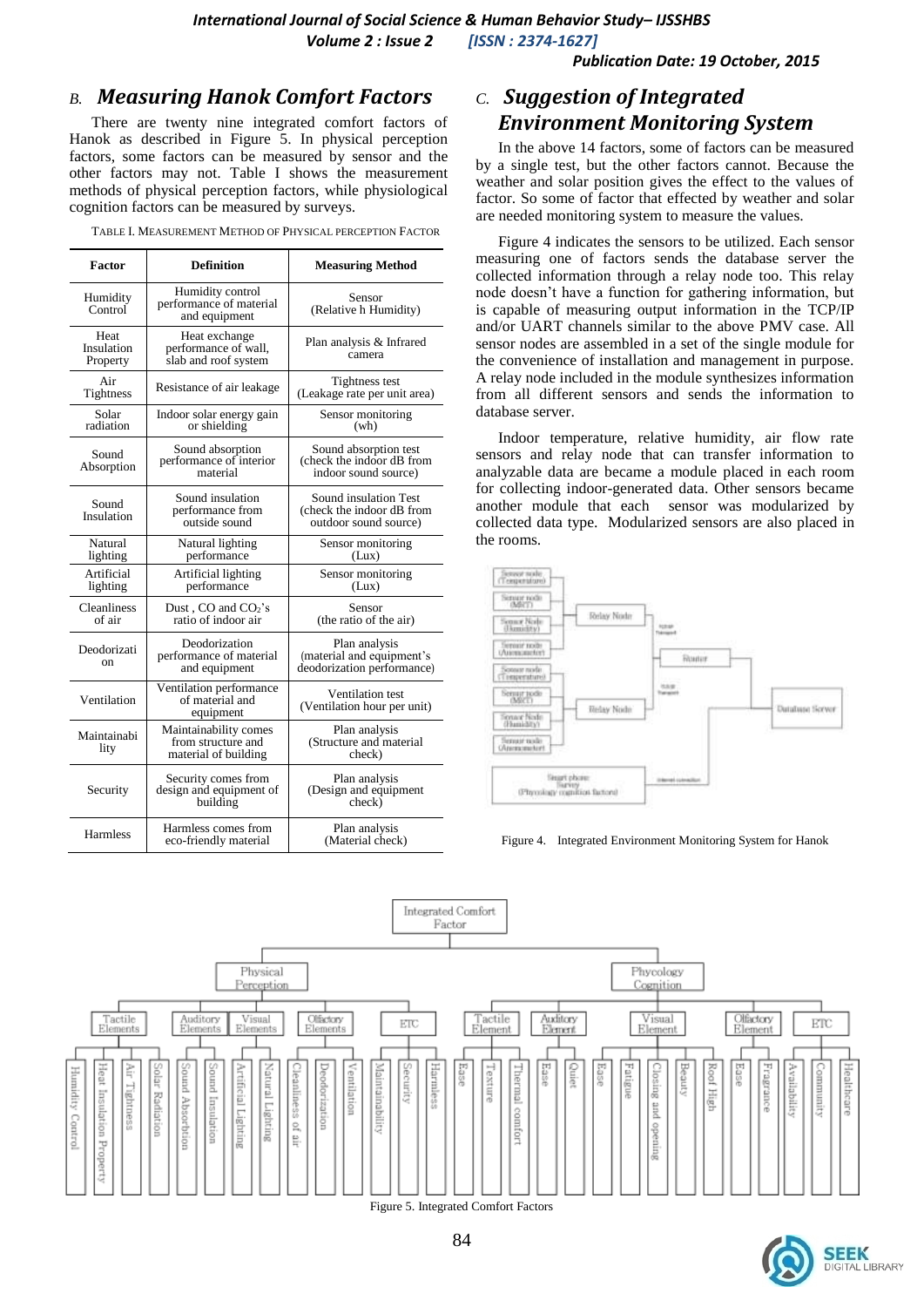*Publication Date: 19 October, 2015*

# **III. Kinetic Façade System towards Hanok**

### *A. Basic Theories for the Shading*

Shading system is an element for controlling the solar radiation to adjust an indoor environment. This component is normally fixed on the wall and unable to control the solar radiation effectively. In addition, a fixed vertical louver interferes for the outside views. So, a type of moveable louver seems available to be activated for the building façade in order to resolve mentioned problems.

On the other hand, a light shelf is an architectural element which allows the daylight to penetrate into the indoor space as deep as possible and blocks the direct sunlight to prevent a glare. This type of the shading system has been proven to decrease the artificial lighting consumption quite much. Thus, it improves the visual comfort to occupants, and may reduce cooling loads by blocking the direct sunlight.



Figure 6. Comparison of Horizontal Louver and Light Shelf

As an advanced type of shading system, kinetic façade system is an active control system for making better indoor environmental condition by changing its function according to the exterior surroundings. This system is designed to move partial components for responding to environmental changes outside. Recently, practical implementations of the kinetic system are being realized with advanced technologies in mechanics, electronics and robotics, while those still have considerable problems in aspects of production and maintenance costs, because they require tight collaborations among various fields.

# *B. Design Process of the Proposed Kinetic Façade System*

This study proposes a kinetic façade of the modular system applied with integrative functions of vertical louver and light shelf. The suggested system can change the functions by the position of the sun. This unique combination has the distinction from the existing kinetic façade systems.



Figure 7. Transformation Procedure of the Proposed Façade System



Figure 8. Funtion Changes According to the Altitude of the Sun

Two comparative functions such as penetrating natural daylight and blocking the solar radiation are embodied and optimized into the system, and the proposed mechanism has provided to support relatively enhanced environmental controls.

# **IV. Composition of the Control System for the Kinetic Façade**

# *A. Suggestion of Intelligent Control System for Kinetic Façade system.*

In this session, an integrated environmental monitoring system towards Hanok is to be suggested. If the proposed kinetic façade system comes together as shown on Figure 7, this system can bring greater comfort performance to resident.



Figure 9. Application of Intelligent Control System

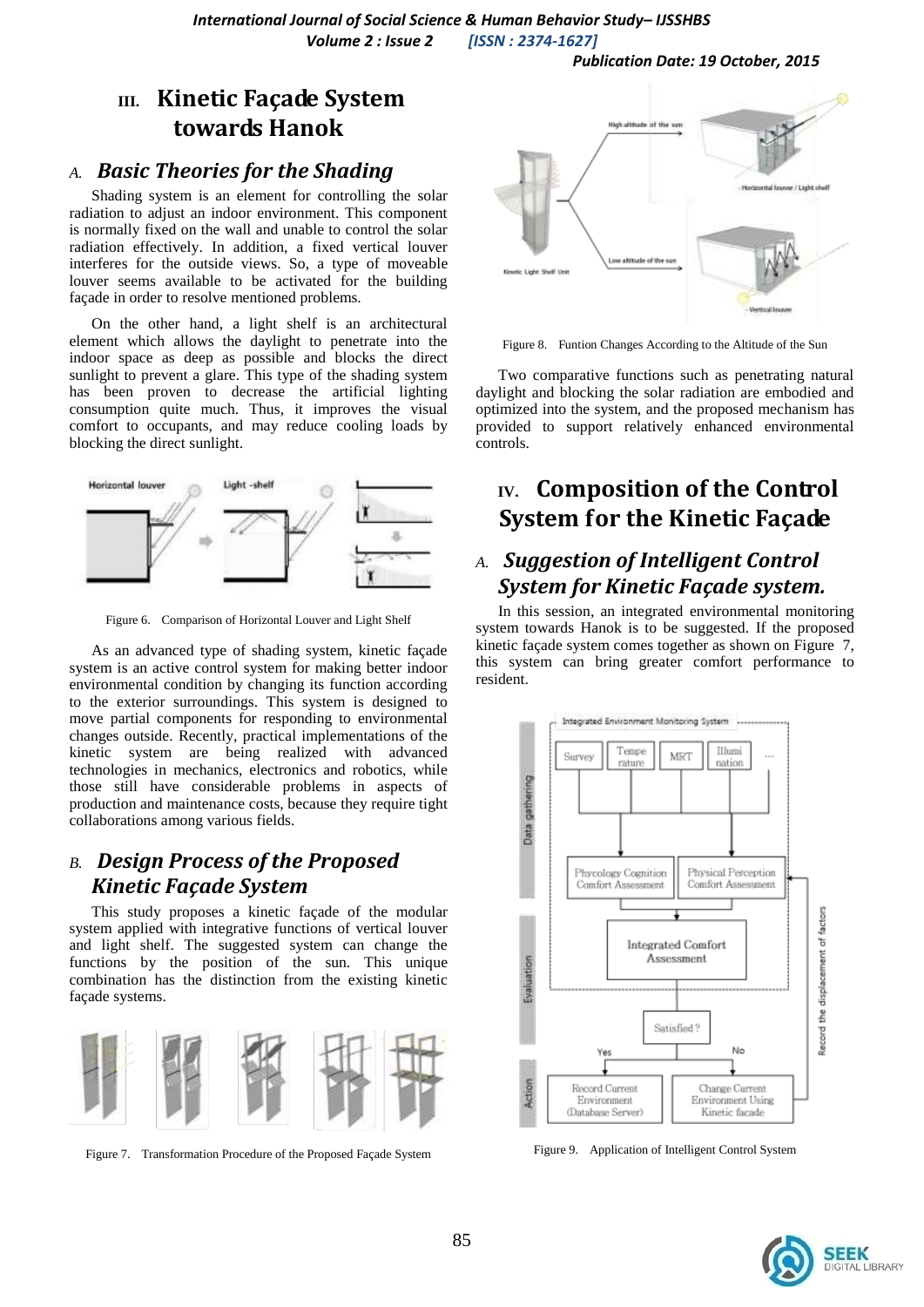*Publication Date: 19 October, 2015*

Established equipment control system is based on fixed values such as recommended indoor temperature, humidity and so on. Otherwise, this system can evaluate current indoor environment based on resident's individual situation. With recording the displacement of factors and satisfied indoor environment, this equipment control systems could be more accurate year by year. The below example shows a kinetic façade system for Hanok.



Figure 10. Kinetic Façade System for Hanok

TABLE II. OUTLINES OF SIMULATION SETTINGS

| Category                            | <b>Contents</b>                                             |                                                    |                         |                                                             |                         |      |  |
|-------------------------------------|-------------------------------------------------------------|----------------------------------------------------|-------------------------|-------------------------------------------------------------|-------------------------|------|--|
| <b>Buildings</b>                    | Virtual Building Modeling with basic properties of<br>Hanok |                                                    |                         |                                                             |                         |      |  |
| Weather &<br>Location               |                                                             | Gwangju, Korea, (latitude : 35.1, Longitude 126.9) |                         |                                                             |                         |      |  |
| <b>Size</b>                         |                                                             |                                                    |                         | $95.67m^2 \times 3.3m$                                      |                         |      |  |
| Opening<br>size                     |                                                             | W:4,200mm H:2,000mm. W:3,300mm H:2.000mm           |                         |                                                             |                         |      |  |
| Orientation                         |                                                             | South                                              |                         |                                                             |                         |      |  |
| Simulation<br>Method                | <b>Ecotect Thermal Simulations</b>                          |                                                    |                         |                                                             |                         |      |  |
|                                     | Slab                                                        |                                                    |                         | Wall                                                        |                         | Roof |  |
|                                     | $\overline{U}$<br>value                                     | 0.88                                               | $\overline{U}$<br>value | 0.17                                                        | TT-<br>value            | 3.1  |  |
| Properties                          | Admit<br>tance                                              | 6.0                                                | Admit<br>tance          | 4.380                                                       | Admit<br>tance          | 3.1  |  |
|                                     | Solar<br>Absor<br>ption                                     | 0.467                                              | Solar<br>Absor<br>ption | 0.231                                                       | Solar<br>Absor<br>ption | 0.6  |  |
| <b>Target Models for Simulation</b> |                                                             |                                                    |                         |                                                             |                         |      |  |
|                                     |                                                             |                                                    |                         |                                                             |                         |      |  |
| Normal Hanok                        |                                                             |                                                    |                         | Hanok with Kinetic Facçde<br>(Based on hourly form changes) |                         |      |  |

# *B. Thermal performance of the proposed kinetic façade system*

The proposed façade system is assumed to respond to human and environment interactively, and this can be very useful to residents. The energy analysis should be followed in this sense to popularize and commercialize its functionality. Ecotect Analysis by Autodesk was used as an energy analysis tool and Table II shows the outlines of the analysis from energy simulations. As a result, 7% reduction in aspects of energy consumption per year was concluded from the simulations.

|       | Monthly Load (wh) |                 |  |       |  |  |
|-------|-------------------|-----------------|--|-------|--|--|
| lype? |                   | Heating Cooling |  | Heati |  |  |

TABLE III. HEATING AND COOLING LOAD

| Type                               | Month      | Heating  | Cooling  | Month      | Heating  | Cooling  |  |
|------------------------------------|------------|----------|----------|------------|----------|----------|--|
|                                    |            | Load     | Load     |            | Load     | Load     |  |
|                                    |            | (Wh)     | (Wh)     |            | (Wh)     | (Wh)     |  |
|                                    | Jan        | 2098607  | $\theta$ | Jul        | $\theta$ | 478761   |  |
|                                    | Feb        | 1557296  | $\theta$ | Aug        | $\theta$ | 553445   |  |
|                                    | Mar        | 1080548  | $\theta$ | Sep        | $\theta$ | 254341   |  |
| Normal<br>Hanok                    | Apr        | 474113   | $\theta$ | Oct        | 205682   |          |  |
|                                    | May        | 113224   | $\theta$ | <b>Nov</b> | 819730   |          |  |
|                                    | Jun        | $\theta$ | 109165   | Dec        | 1664385  |          |  |
|                                    | <b>SUM</b> | 9409297  |          |            |          |          |  |
| Hanok<br>with<br>Kinetic<br>Façade | Jan        | 2008397  | $\theta$ | Jul        | $\theta$ | 381216   |  |
|                                    | Feb        | 1492033  | $\theta$ | Aug        | $\theta$ | 456266   |  |
|                                    | Mar        | 1031442  | $\theta$ | Sep        | 0        | 167360   |  |
|                                    | Apr        | 452661   | $\theta$ | Oct        | 215007   | 0        |  |
|                                    | May        | 128522   | $\theta$ | <b>Nov</b> | 775230   | $\theta$ |  |
|                                    | Jun        | 1828     | 26752    | Dec        | 1590676  | $\theta$ |  |
|                                    | <b>SUM</b> | 8727390  |          |            |          |          |  |

# **V. Conclusion**

The purpose of this study is to suggest an intelligent kinetic façade system for Hanok and/or Neo-Hanok. To suggest this system, twenty nine comfort factors were derived and analyzed by an integrated environmental monitoring system presented. Proposed monitoring system can measure comfort factors by sensors and automatically send them to the database server to analyze situations easily.

Through the final step of this study, composition of the proposed kinetic façade system and its control system were suggested and experimentally verified for the adaptability of its energy performance by a thermal energy analysis tool. The simulation result shows 681,907(wh) energy savings and this is equivalent to 7% of the total energy consumption of the normal Hanok.

In conclusion, this study has suggested an ideal kinetic façade system and their controlling methods. But there are still some issues to be resolved; the proposed kinetic façade system was simulated in limited range and the simulation contained only hourly movements of the façade system. So, some factors may be missed such as human reactions etc. due to technical limitations of the simulation tool. In this sense, an additional simulation for human behaviors is under